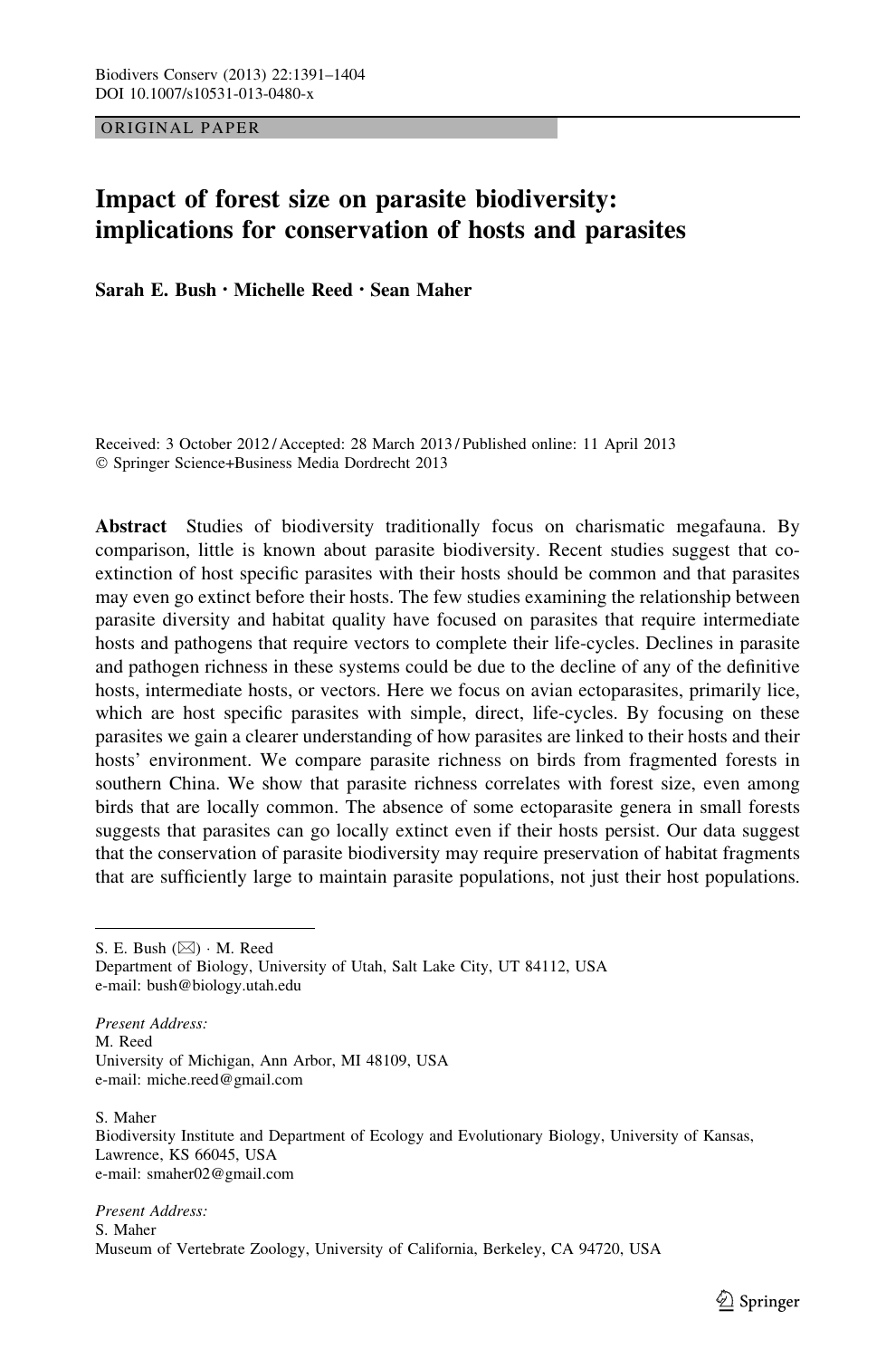Keywords Avian ectoparasites · Bird · Lice · Species richness · Forest fragmentation · Coextinction - China

#### Introduction

If you are fortunate enough to stare through binoculars and see a Blue-crowned Laughingthrush (Garrulax courtoisi), you will be looking at one of the few remaining individuals of this species (Hong et al. [2003\)](#page-12-0). These birds live in a severely fragmented habitat in southern China and it is not clear how long this critically endangered species will persist (IUCN [2010](#page-12-0)). Even more uncertain is the fate of the parasites that live inside and on the surface of these birds.

Parasites tend to be host-specific. They are frequently found on only a few, or even a single, host species (Price [1980](#page-12-0); Poulin and Morand [2004\)](#page-12-0). Because of this high degree of specificity the co-extinction of parasites with their hosts may be common (Moir et al. [2010\)](#page-12-0). In a study of twenty host-parasite systems, Koh et al. [\(2004](#page-12-0)) use models to estimate that 6,300 species are ''co-endangered'' with their hosts. Recently, Harris and Dunn ([2010](#page-11-0)) found 20-fold as many parasite species on carnivores as there are North American carnivores. Dunn et al. ([2009\)](#page-11-0) estimated that the co-extinction rate of these parasites may be as much as tenfold higher than the extinction rate of their hosts. Parasites may even be at risk of extinction before their hosts. In order for parasite populations to persist, a minimum host population is required. This minimum threshold is determined by several factors, including rates of parasite transmission and rates of host and parasite reproduction and mortality (Roberts et al. [2001\)](#page-12-0). In essence, host populations are "islands" and host population size should determine parasite diversity, just as classical island biogeographic theory predicts (Kuris et al. [1980\)](#page-12-0). If the size of the host population drops below a critical threshold then the parasites should go extinct, even if the host persists (Lyles and Dobson [1993;](#page-12-0) Lafferty et al. [2008](#page-12-0)).

There is little empirical data about parasite extinctions despite the fact that organisms are rapidly going extinct (Pimm and Raven [2000](#page-12-0); Thomas et al. [2004](#page-13-0)). There are only a few records of extinct parasites (Dunn [2009](#page-11-0)). Just one parasite, the Pygmy Hog Sucking Louse (*Haematopinus oliveri*), is listed as endangered by the IUCN (Whiteman and Parker [2005;](#page-13-0) IUNC [2010](#page-12-0)), despite the fact that nearly two decades ago parasitologists documented  $>$ 40 tick species at risk of extinction with their hosts (Durden and Keirans [1996\)](#page-11-0). Ticks are among the most studied parasites, yet they represent only a small portion of parasite diversity (Poulin and Morand [2004\)](#page-12-0). The under-representation of parasites among known extinct or endangered organisms is at least partly because parasites have been understudied. It is also possible that current models underestimate the ability of parasites to adapt and exploit new and changing resources, and in so doing overestimate the susceptibility of parasites to extinction (Dunn et al. [2009;](#page-11-0) Colwell et al. [2012](#page-11-0)). To predict how habitat destruction will influence parasite diversity, studies investigating the impact of habitat loss on parasites are needed.

A few studies have investigated how vertebrate parasites are influenced by habitat destruction. Altizer et al. ([2007\)](#page-11-0) conducted a comparative study using historical parasite records of primates and found that threatened primates harbor fewer parasite species than their non-threatened relatives, suggesting that parasite diversity already has been lost on some primate hosts. In a field study, Vogeli et al. ([2011\)](#page-13-0) found that avian pathogen richness was greatest among the largest lark populations, which were found in the largest habitat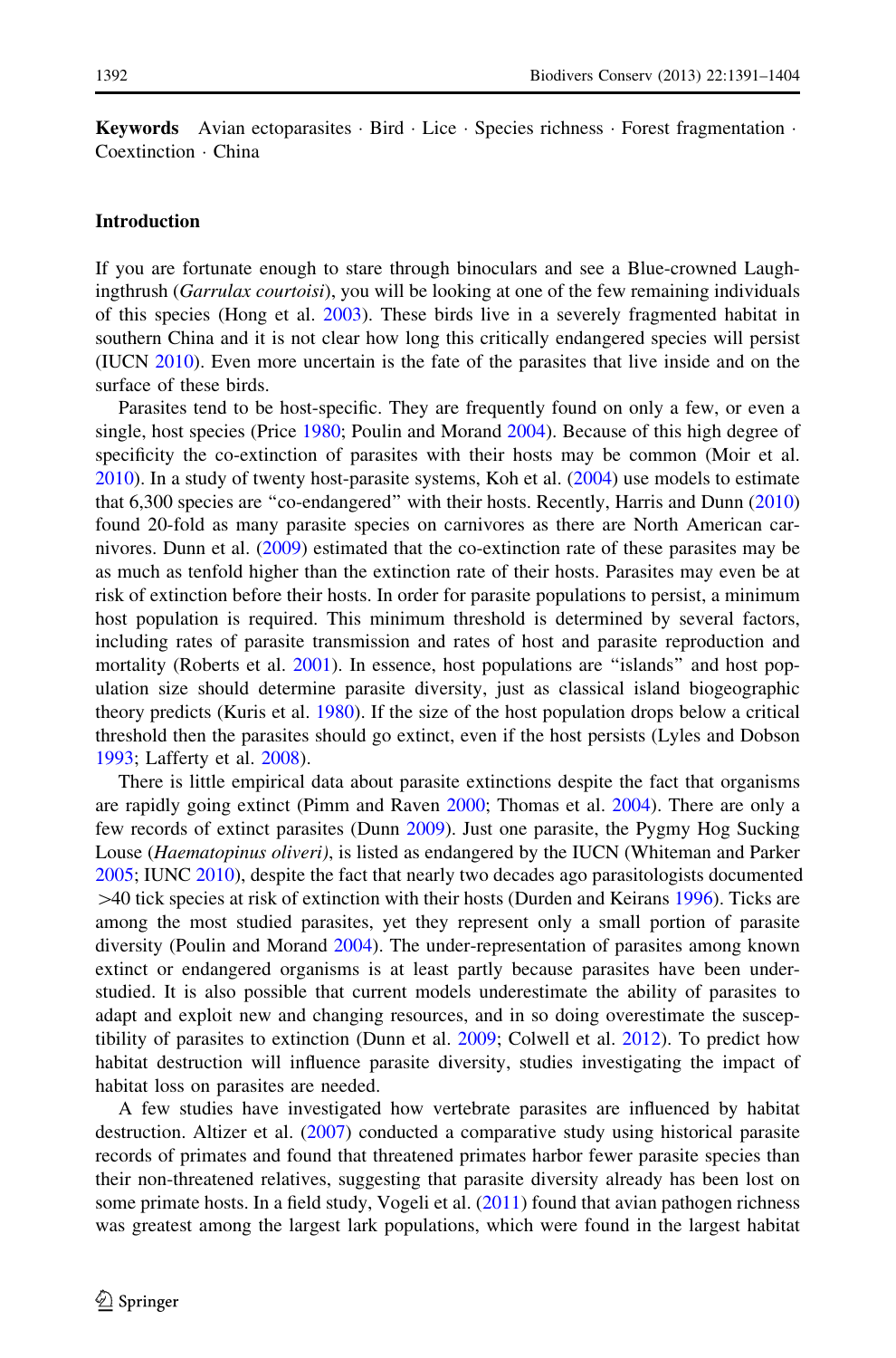<span id="page-2-0"></span>patches. Lafferty et al. ([2008\)](#page-12-0), found that fishes in pristine reefs have more parasites than fishes from heavily fished areas. These studies, however, are based primarily, if not exclusively, on parasites with complicated life-cycles. Changes in parasite richness in any of these systems could be due to a decrease in the definitive hosts, intermediate hosts or vectors. Studies focused on parasites that rely on only one host to complete their lifecycle should clarify the relationships between parasite diversity, host abundance, and habitat size.

Here we focus on avian ectoparasites, primarily lice, which are host specific parasites with simple, direct, life-cycles. Lice spend their entire life on the body of the bird and transmit to new host individuals during direct contact such as between mates or between parents and offspring in the nest (Clayton and Tompkins [1994](#page-11-0)). By focusing on these parasites we gain a clearer understanding of how parasites are linked to their hosts and their hosts' environment. We investigated the impact of forest fragmentation on the diversity of avian ectoparasites in southern China. This area (Fig. 1) was once a continuous swathe of tropical and subtropical evergreen forest extending from the southern China coast south to northern Vietnam east of the Red River (Robbins et al. [2006](#page-12-0)). The remaining forest is highly fragmented as a consequence of centuries of human use (MacKinnon [1997;](#page-12-0) Myers et al. [2000](#page-12-0)). Firewood is routinely harvested from these forests and hornbills, parrots, trogans, and woodpeckers that rely on large dead trees for food and nesting holes are rare or absent (Robbins et al. [2006](#page-12-0)). Not surprisingly, even the more common bird species that



Fig. 1 Biodiversity study areas in southern China. Enlargements of each field site (right) indicate the forest cover in a 10 km radius from base camp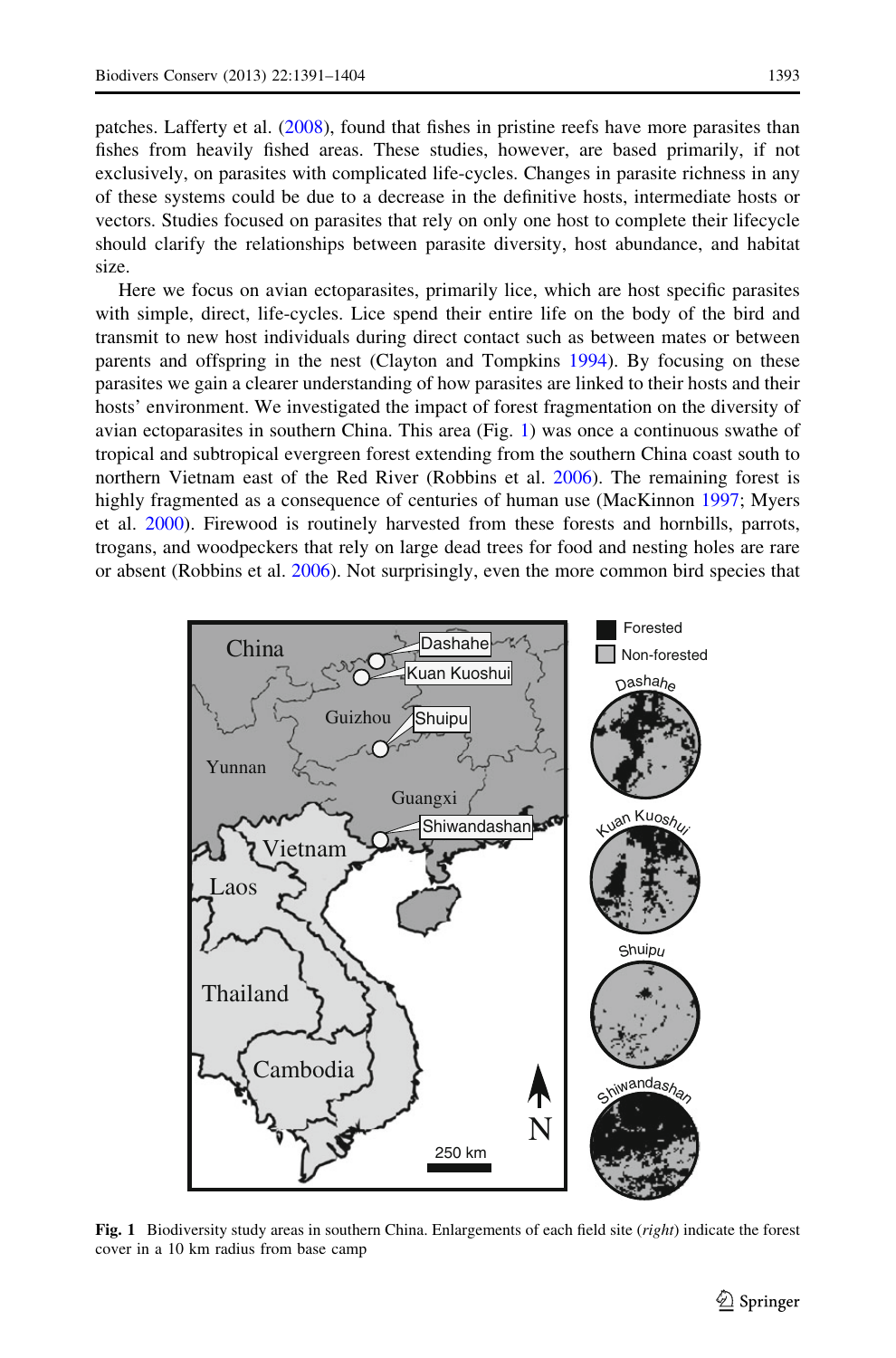<span id="page-3-0"></span>persist in these fragmented forests have suffered. Fragmentation frequently leads to a reduction in bird population size (Rolstad [1991;](#page-12-0) Connor et al. [2000](#page-11-0); Lampilla et al. [2005](#page-12-0)), and we found this to be the case in our study area (Robbins et al. [2006](#page-12-0); Boyd et al. [2008;](#page-11-0) also see [''Discussion''](#page-9-0) section). To determine the effect that forest fragmentation has on parasites, we compared ectoparasite richness from seven genera of birds found among fragmented forests that ranged in size from 0.26 to 215.1  $\text{km}^2$ .

## **Methods**

Birds were collected primarily by mist netting and occasionally by shooting. Birds were handled and euthanized according to standard ornithological guidelines (Fair et al. [2010](#page-11-0)). All birds were placed individually in paper bags prior to processing to prevent ectoparasites from transferring between hosts. After ectoparasites were sampled, the birds were prepared as museum specimens and deposited in the University of Kansas Natural History Museum or in regional museums in southern China.

## Parasite sampling method

Ectoparasites were removed from dead birds according to the ''post-mortem fumigation'' method of Clayton and Drown ([2001\)](#page-11-0). We fumigated each bird for at least 15 min in a Tupperware<sup>TM</sup> container with a cotton ball soaked with ethyl acetate. Ethyl acetate is toxic to arthropods but safe for human use (Clayton and Drown [2001\)](#page-11-0). After fumigation, the bird was removed from the container and held over a cafeteria tray lined with a large sheet of white paper. The Tupperware<sup>TM</sup> container was searched carefully for ectoparasites, and cleaned between uses. Exposed soft tissue on the face of each bird was examined carefully for attached ectoparasites (e.g. ticks), which were removed with forceps. Next, the bird's feathers were ruffled vigorously over the tray in a series of 'bouts'. For each bout, every feather tract on the bird was thoroughly ruffled. Birds were ruffled for repeated bouts for a minimum of 3 min., or until the bird was ruffled for an entire bout without dislodging any ectoparasites. Tests of this method, calibrated with more rigorous post-mortem ruffling methods (Clayton and Drown [2001](#page-11-0)) indicate that this sampling procedure accurately accounts for the total number of ectoparasitic fleas, flies, lice and ticks on each bird  $(R^2 = 0.99, P < 0.0001$ , unpublished data), and recovers 97.3 % of all ectoparasite morphospecies, except mites. Thus, mites were not included in this study. All ectoparasites were preserved in vials of ethanol for later counting and morphotyping.

#### Determination of minimum host sample size

To determine the minimum number of host individuals that needed to be sampled to accurately reflect ectoparasite diversity, we generated ectoparasite accumulation curves from the ten largest "host samples" ( $n = 16-37$  host individuals). Host samples included all bird individuals within a genus from a given geographic location. Using a Weibull probability analysis, we calculated that a detection probability of 90 % corresponds with a sample size of 12 host individuals. To compare ectoparasite diversity among sites we therefore restricted analyses to host genera where at least 12 individuals were sampled from each site.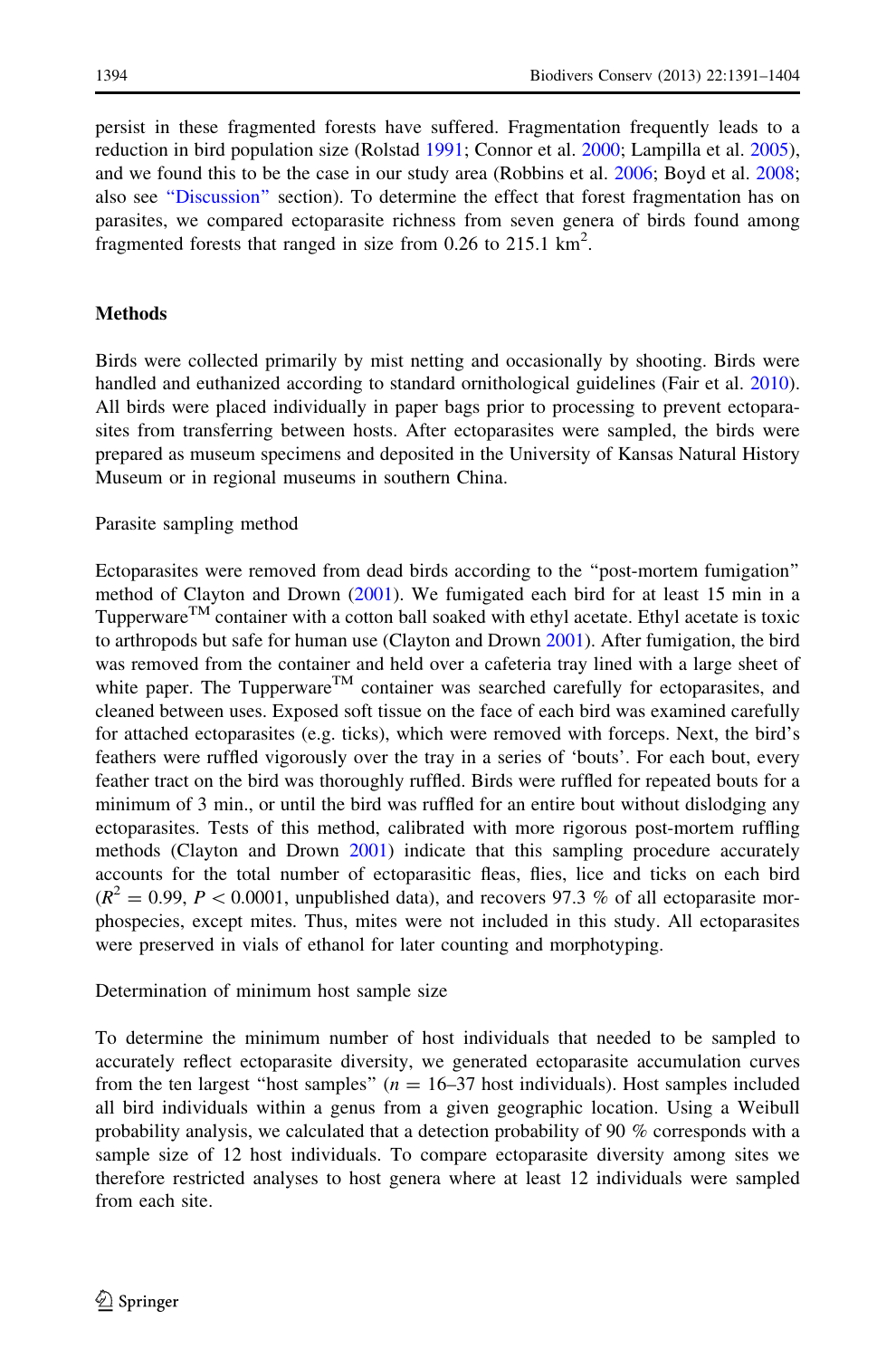Among site comparisons

Birds were surveyed for ectoparasites at four sites in southern China (Fig. [1;](#page-2-0) Table [1](#page-5-0)):

Shiwandashan National Nature Preserve: Guangxi Province, elevation 300–900 m, 21°13'48"N, 107°52'48"E, March-May 2005, total day net hours 5,910. Birds were captured along a winding paved road, through steep mountains of the preserve at roughly 500 m. The forest was entirely secondary with the tallest trees  $\sim$  25 m (Robbins et al. [2006\)](#page-12-0).

Kuan Kuoshui Nature Preserve: Guizhou Province, elevation 1,450–1,750 m, 28°13'48"N, 107°09'36"E, March–May 2006, total day net hours 1,188. Birds were captured in deciduous and evergreen forests with some trees as tall as  $\sim$  25 m. The valley floor and surrounding hills were cultivated and streams drained into a small lake on the valley floor (Boyd et al. [2008\)](#page-11-0).

Dashahe Nature Preserve: located in Guizhou Province, elevation 1,350–1,650 m, 29°10'12"N, 107°34'12"E, March-May 2006, total day net hours 1,128. Birds were captured in heavily disturbed natural vegetation at 1,350 m. Maximum height of trees was  $\sim$  15 m., secondary growth surrounded the valley, much of which was agricultural plots of tobacco, etc. Secondary vegetation surrounded the valley and some native vegetation lined a small river running through the steep karst landscape (Boyd et al. [2008](#page-11-0)).

Shuipu (near Maolan National Nature Preserve): Guizhou Province, elevation 635-850 m, 25°29'05"N, 107°52'54"E, March-May 2007, total day net hours 6,036. Birds were captured in forests around Shuipu village in gently sloping cultivated valley  $\sim$  500 m wide and several kilometers long. The valley was surrounded by steep, rugged, karst formations. Perennial streams flowing into valley were diverted to agricultural fields (Boyd et al. [2008](#page-11-0)).

The forest at each of these sites was characterized using GIS. We used ArcGIS 9.3 (ESRI, Inc. [2009\)](#page-11-0) to create a 10 km buffer around each of the field sites (Ralph et al. [1995;](#page-12-0) Underhill and Gibbons [2002\)](#page-13-0). Landcover data (downloaded 6 Feb 2009) from Ionia GlobCover were reclassified to reflect three categories: forest, non-forest, and water. "Forest" included terrestrial areas categorized as:  $\geq$ 15 % of 5 m height of broad- or needle-leaved evergreen trees, deciduous, or semi-deciduous forest/woodland, and mosaic forests with 50–70 % cover. The remaining terrestrial areas were considered ''non-forest''. We overlayed the buffers on the reclassified landcover data to extract appropriate grid cells and then examined fragmentation patterns and spatial characteristics using Fragstats 3.0 (McGarigal et al. [2002](#page-12-0)). We used a moving window to recognize connected grid cells and identify forest size. Forest fragment size was measured as the largest contiguous patch of forest from which birds were captured. Fragments were defined as distinct units within the landscape matrix, such that the minimum distance between fragments was 1.5 km or the size of a single grid cell. We also determined the percent forest cover within a 10 km radius of each field site. The percentage of forest cover is calculated independently of the number, size, and spatial distribution of forest fragments in a given area.

### **Results**

We sampled ectoparasites from 943 birds representing 38 families, 94 genera and  $\sim$  150 species. The exact number of host species is uncertain because some species of birds are difficult to tell apart without molecular methods, this is particularly true of warblers in the genera Phylloscopus and Seicrurcus (Olsson et al. [2005](#page-12-0)). Nearly half (46.7 %) of all birds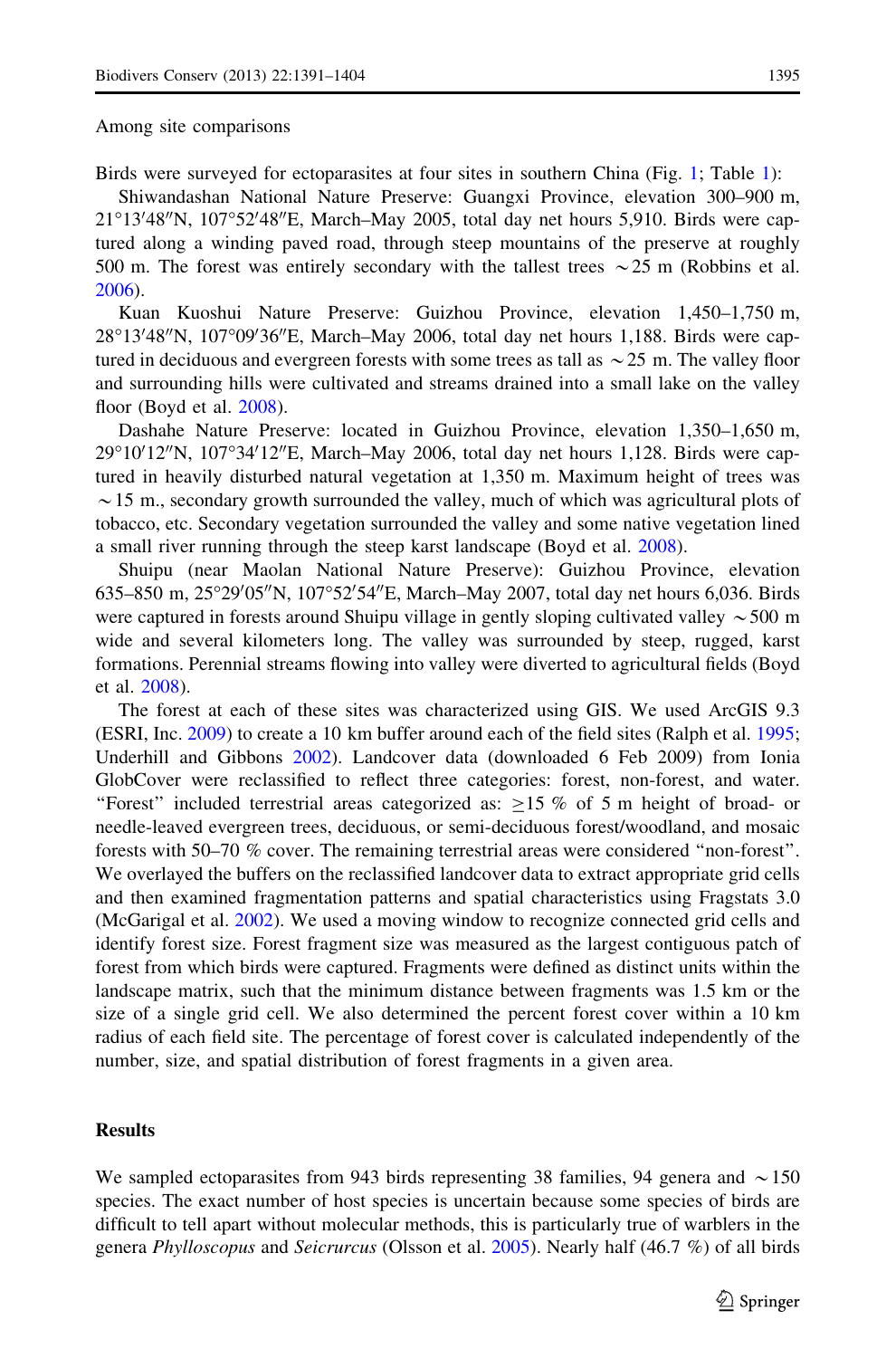<span id="page-5-0"></span>

|              | Forest Characteristics                                                                                                                                                                                |                |                                                            |      |                                                 |       | Host sample size  |        | Lice  |       |       |
|--------------|-------------------------------------------------------------------------------------------------------------------------------------------------------------------------------------------------------|----------------|------------------------------------------------------------|------|-------------------------------------------------|-------|-------------------|--------|-------|-------|-------|
| Site         | Fragmt. size (1                                                                                                                                                                                       |                | km <sup>2</sup> ) Total forest area (km <sup>2</sup> ) (%) |      | Temp <sup>a</sup> (°C) Precip <sup>a</sup> (mm) |       | Spp. <sup>b</sup> | Genera | Prev. | Abun. | Inten |
| Shuipu       | 0.26                                                                                                                                                                                                  | $\frac{1}{24}$ | 7.7                                                        | 16.9 | 1,366                                           | 363   | 78                | 52     | 40.2  | 8.6   | 21.4  |
| KuanKuoshui  | 63.5                                                                                                                                                                                                  | 100.0          | 31.8                                                       | 14.8 | 1,149                                           | 231   |                   |        | 45.5  | 17.2  | 37.9  |
| Dashahe      | 85.5                                                                                                                                                                                                  | 103.3          | 32.9                                                       | 12.4 | 1,312                                           | $\Xi$ | $\frac{4}{4}$     | 35     | 51.1  | 25.8  | 50.6  |
| Shiwandashan | 215.1                                                                                                                                                                                                 | 220.1          | <b>TO7</b>                                                 | 20.5 | 2,019                                           | 208   | $\mathcal{S}^9$   |        | 47.1  | 6.5   | 13.7  |
| Total        |                                                                                                                                                                                                       |                |                                                            |      |                                                 | 943   | 150               | 24     | 44.6  | 12.8  | 28.7  |
|              | up The number of hoot mooir on communication on the big concept of the contraction of the contraction<br><sup>4</sup> Mean annual temperature and precipitation calculated from Hijmans et al. (2005) |                |                                                            |      |                                                 |       |                   |        |       |       |       |

The number of host species is approximate because some bird species were difficult identify The number of host species is approximate because some bird species were difficult identify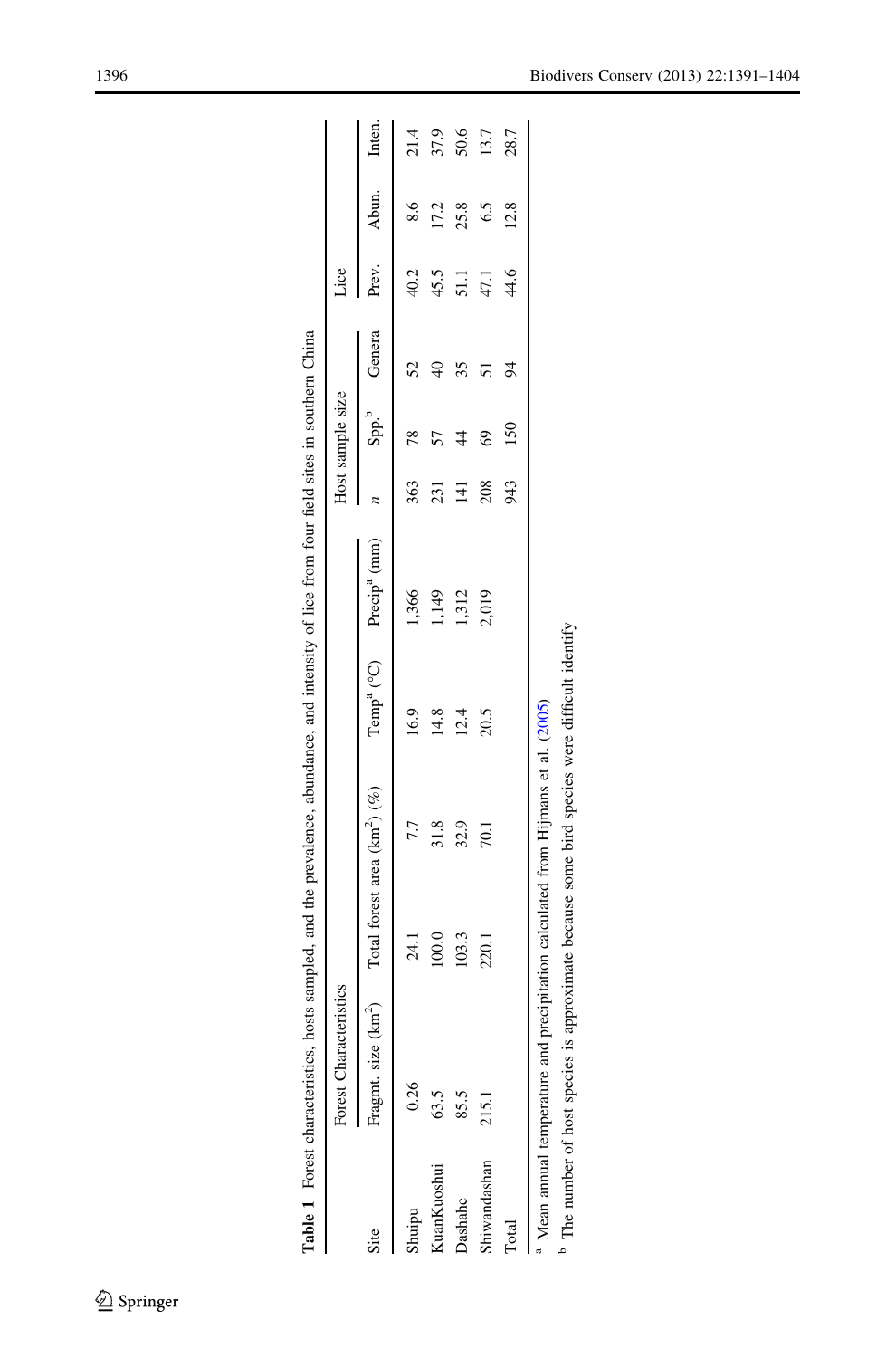<span id="page-6-0"></span>

Fig. 2 Among site comparisons are based on seven common host genera that were each sampled at two sites: a relatively small site  $(S)$  and a relatively large site  $(L)$ . The four field sites are indicated by columns ordered from smallest to largest. Left a louse (Brueelia, photo by D. Gustafsson) found on babblers (Stachyris, photo by A. T. Peterson) in this study

were infested by ectoparasites. Lice were the most common ectoparasites; they infested 44.6 % of all hosts. Other ectoparasites were considerably more rare, with fleas infesting 3.3 %, flies infesting 1.6 %, and ticks infesting 1.1 % of hosts.

Ectoparasites were morphotyped to species, to the best of our ability. The majority of the ectoparasites we collected represent new species or new host records, only some of which have been fully characterized (Price et al. [2006;](#page-12-0) Hastriter and Bush [2010\)](#page-11-0). Additional taxonomic work is required to make clear species level delineations for most of these ectoparasites. Ecoparasite morphospecies were occasionally found on multiple host species in the same genus. This degree of specificity is common, especially among lice (Price et al. [2003\)](#page-12-0). Thus, our analyses focused on ectoparasite (or louse) species richness with bird genus being the functional taxonomic unit for the hosts.

To understand the impact of forest size on ectoparasite communities we used a restricted data set, which included the seven host genera that were collected from two different field sites in sufficiently large numbers ( $n \geq 12$  per site, see "Methods" section for determination of minimum host sample size) to accurately reflect ectoparasite richness. Birds in the other 87 genera were not collected in high enough numbers or they were only collected from one site; consequently, they could not be included in comparative analyses.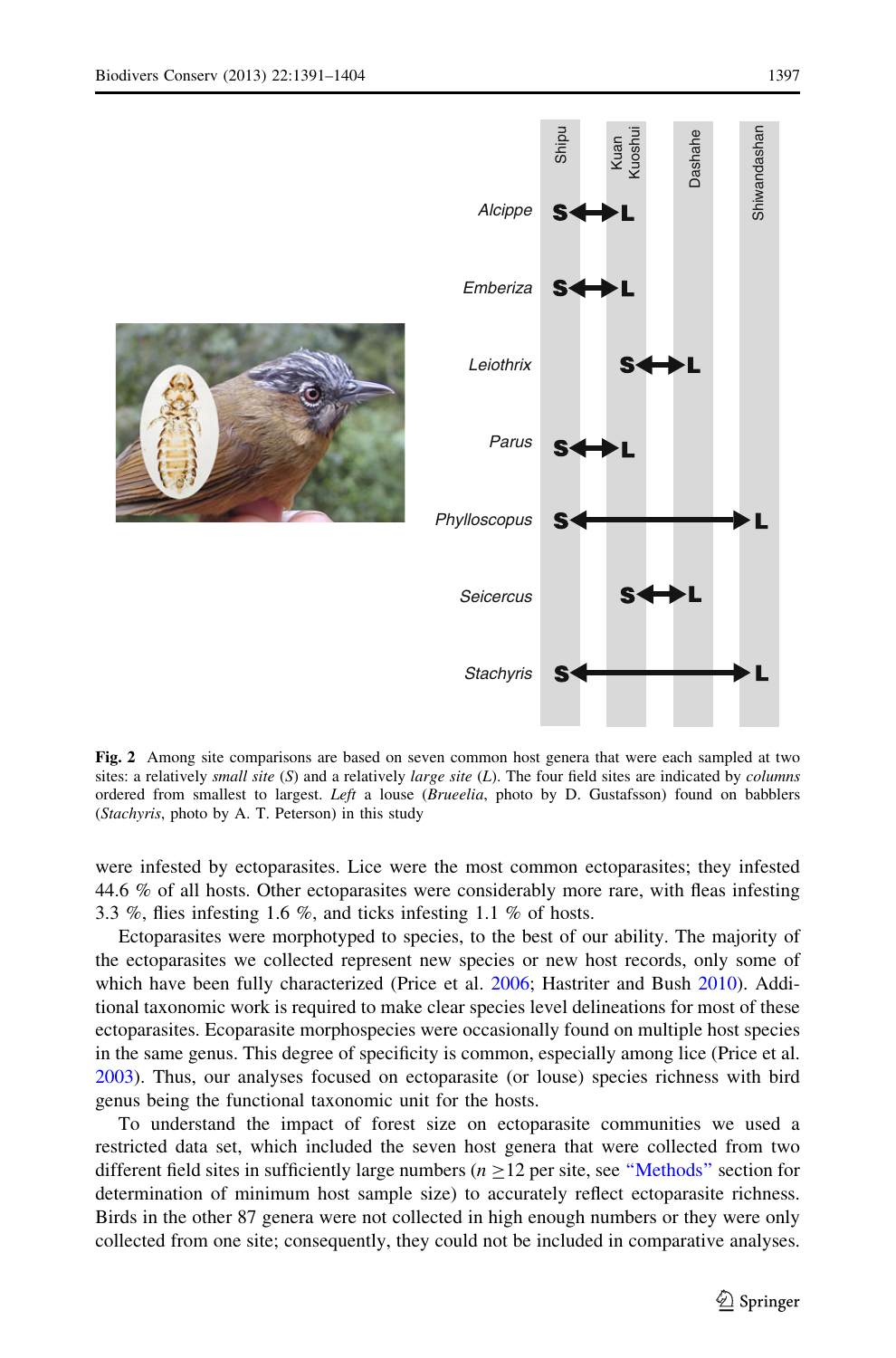

Fig. 3 a Observed ectoparasite species richness among the seven bird genera sampled in small and large forests. Numbers in *bars* indicate host sample sizes. **b** Estimated ectoparasite species richness using Chao's [\(1987](#page-11-0)) estimator calculated in EstimateS (Colwell [2006](#page-11-0)). Abbreviations for bird genera are as follows: Alc. (Alcippe), Emb. (Emberiza), Lei. (Leiothrix), Par. (Parus), Sei. (Seicercus), Sta. (Stachyris)

Birds were heterogeneously distributed among four field sites; thus, comparisons between sites involved several different combinations of small and large sites (Fig. [2](#page-6-0)). In this study the bird genera serve as replicates, and comparisons among mixed combinations of small and large sites reduces pseudoreplication between field sites. This design also reduces the influence of potentially confounding factors that differ across sites such as: temperature, precipitations, date of sampling, etc.

The ectoparasite richness we observed ranged from two to five species for each host genus (Fig. 3a; Table [2\)](#page-8-0). In all, we observed 22 host-parasite associations (Table [2\)](#page-8-0). Not all ectoparasites occurred at both small and large field sites; there were 12 cases where an ectoparasite occurred at only one of the two field sites. The majority  $(67\%)$  of these localized absences occurred at the smaller field site. We also estimated ectoparasite species richness in EstimateS 8.2.0 (Colwell [2006](#page-11-0)) using Chao's [\(1987](#page-11-0)) estimator, which extrapolates missing taxa from the number of rare taxa in the sample. The Chao ([1987](#page-11-0)) estimator has been evaluated with real and simulated parasite datasets and was found to be a reliable indicator of true parasite taxonomic richness (Walther and Morand [1998,](#page-13-0) Poulin and Morand [2004\)](#page-12-0). The estimated ectoparasite species richness was very similar to the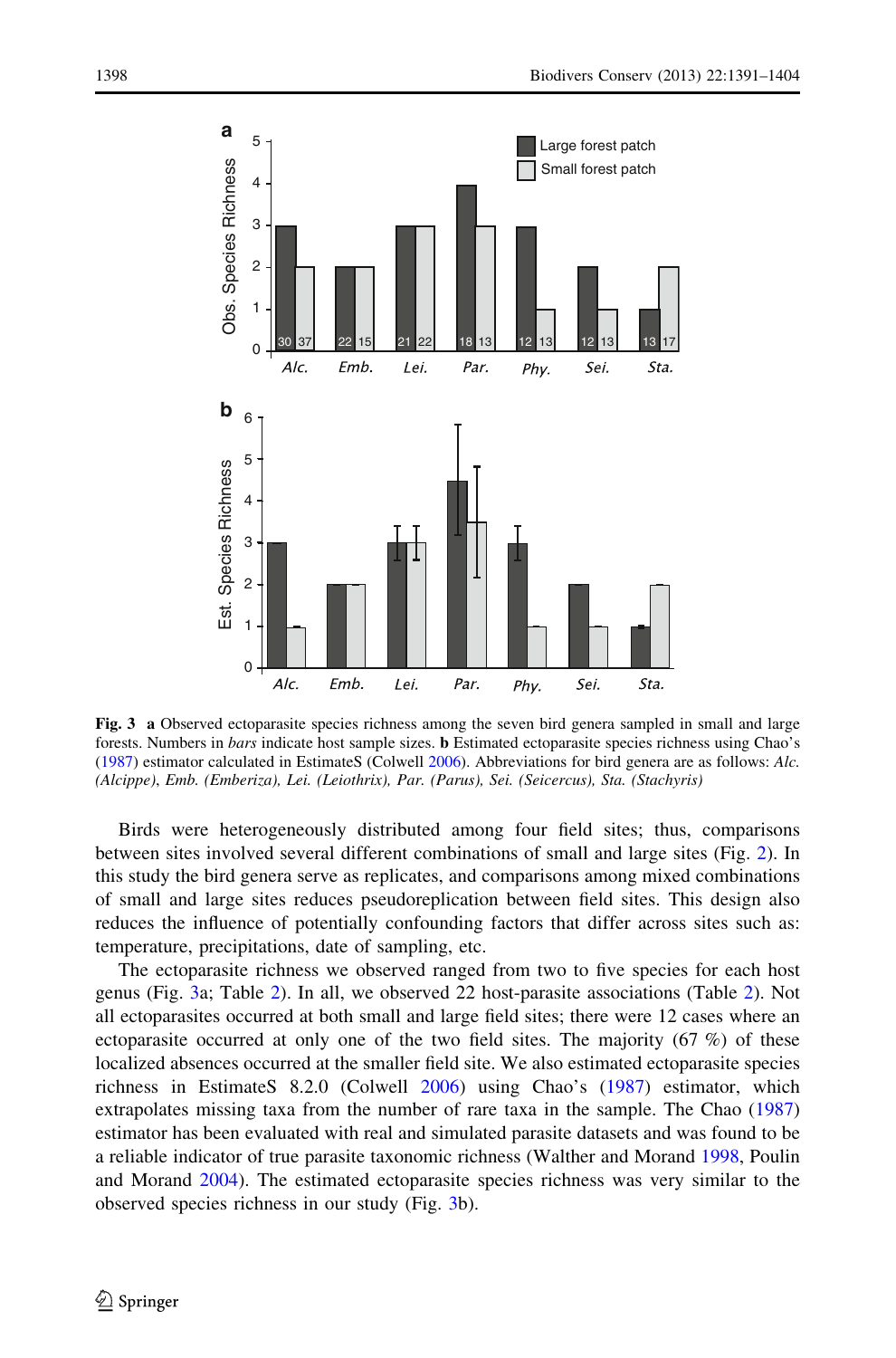| Host genera  | Parasite morphospecies | Small site         | Large site |
|--------------|------------------------|--------------------|------------|
| Alcippe      | (L) Brueelia sp.       | $+$                | $^{+}$     |
|              | (T) Haemaphysalis sp.  | $^{+}$             |            |
|              | (L) Menecanthus sp.    |                    | $^{+}$     |
|              | (L) Myrsidea sp.       |                    | $^{+}$     |
| Emberiza     | (L) Brueelia sp.       | $^{+}$             |            |
|              | (L) Myrsidea sp.       |                    | $^{+}$     |
|              | $(L)$ Ricinus sp.      | $^{+}$             | $^{+}$     |
| Leiothrix    | (F) Lentistivalius sp. | $^{+}$             | $^{+}$     |
|              | (L) Menecanthus sp.    | $^{+}$             | $^{+}$     |
|              | (L) Philopterus sp.    | $^{+}$             | $^{+}$     |
| Parus        | (F) Lentistivalius sp. |                    | $^{+}$     |
|              | (L) Menecanthus sp.    | $^{+}$             | $^{+}$     |
|              | (L) Philopterus sp.    | $^{+}$             | $^{+}$     |
|              | (L) Sturnidoecus sp.   |                    | $^{+}$     |
|              | (T) Haemaphysalis sp.  | $^{+}$             |            |
| Phylloscopus | (L) Brueelia sp.       | $^{+}$             | $^{+}$     |
|              | (L) Menecanthus sp.    |                    | $^{+}$     |
|              | (L) Ricinus sp.        |                    | $^{+}$     |
| Seicercus    | (L) Menecanthus sp.    | $^{+}$             | $^{+}$     |
|              | (L) Philopterus sp.    |                    | $^{+}$     |
| Stachyris    | (L) Brueelia sp.       | $^{+}$             | $^{+}$     |
|              | (L) Myrsidea sp.       | $\hspace{0.1mm} +$ |            |

<span id="page-8-0"></span>Table 2 Host-ectoparasite associations for seven host genera sampled at small and large forest sites

Although flies were collected at these sites, no flies were collected from these bird genera

L louse, T tick, F flea,  $+$  indicates parasite was detected at a given site,  $-$  indicates that the parasite was not detected

There was a significant effect of forest fragment size on ectoparasite species richness, smaller forest fragments had fewer ectoparasites (GLM, Poisson distribution, Log link, whole model test, df = 13,  $\gamma^2 = 37.3$ , P = 0.0004; effect of forest fragment size, df = 1,  $\gamma^2 = 4.1, P = 0.04$ ; this pattern was also significant when differences among host genera were taken into account (interaction effect of forest fragment size and host genus  $df = 6$ ,  $\gamma^2 = 17.3$ ,  $P = 0.008$ ; effect of host genus, df = 6,  $\gamma^2 = 22.2$ ,  $P = 0.001$ ). Analyses characterizing the forest as the total forested area within a  $10 \text{ km}^2$  radius of each site also yielded similar patterns (GLM, Poisson distribution, Log link, whole model test,  $df = 13$ ,  $\chi^2 = 37.3$ ,  $P = 0.0004$ ; interaction effect of forest area and host genus df = 6,  $\chi^2 = 17.4$ ,  $P = 0.008$ . This similarity is not surprising because forest fragment size and total forested area were highly correlated among the field sites in our study ( $R = 0.99$ ,  $P = 0.007$ ).

Most of the ectoparasites observed in this study were lice (lice represent 82 % of the host-parasite associations listed in Table 2). When we restricted analyses to lice we found a slightly stronger effect of forest fragment size on louse species richness. Smaller forest fragments had significantly fewer species of lice (GLM, Poisson distribution, Log link, whole model test, df = 13,  $\chi^2 = 37.7$ , P = 0.0003; effect of forest fragment size, df = 1,  $\chi^2 = 5.6$ ,  $P = 0.02$ ); this pattern was also significant when differences among host genera were taken into account (interaction effect of forest fragment size and host genus  $df = 6$ ,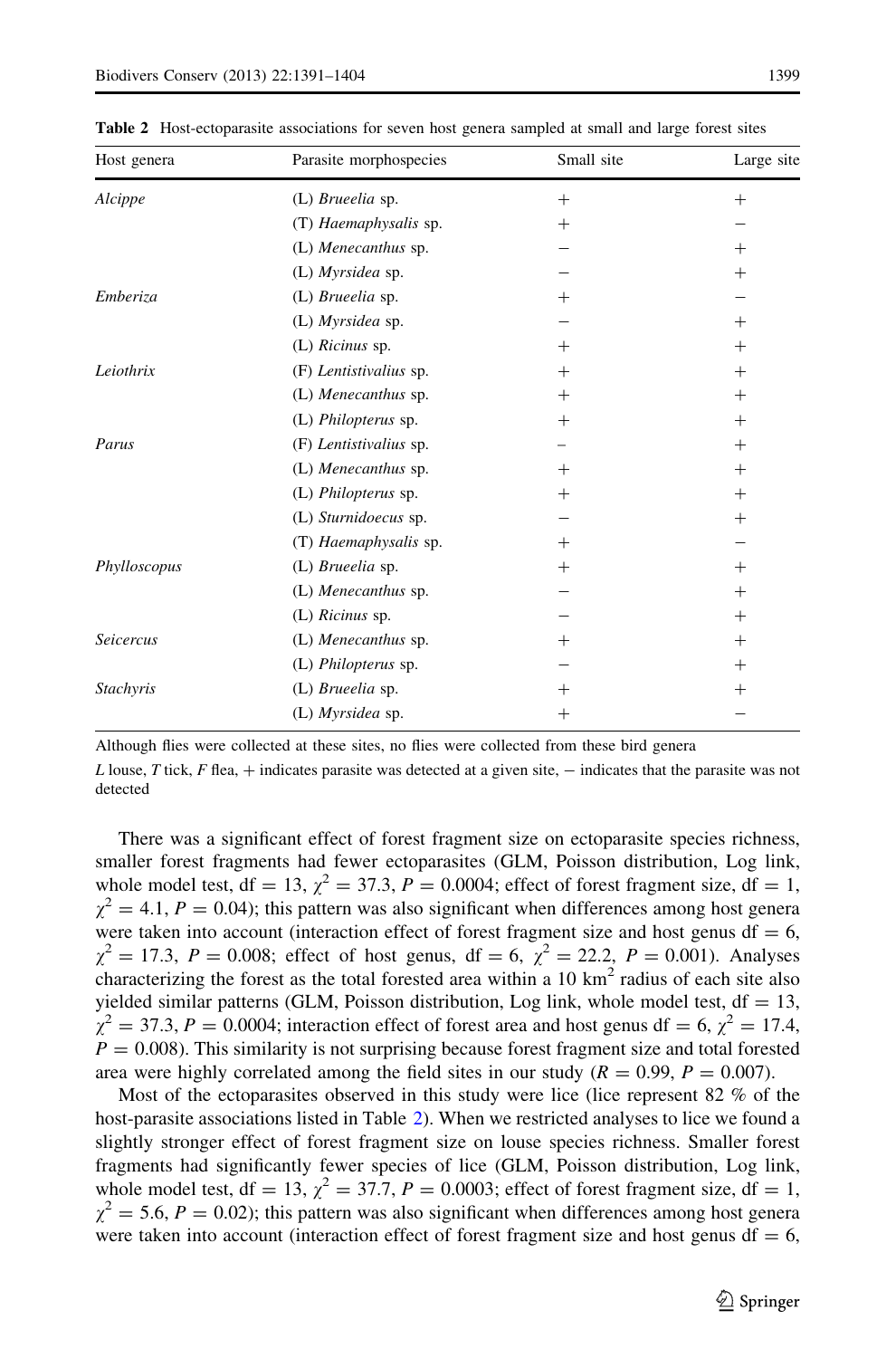<span id="page-9-0"></span> $\gamma^2 = 18.6$ ,  $P = 0.005$ ; effect of host genus, df = 6,  $\gamma^2 = 22.3$ ,  $P = 0.001$ ). Analyses characterizing the forest as the total forested area within a 10 km<sup>2</sup> radius of each site yielded similar patterns (GLM, Poisson distribution, Log link, whole model test,  $df = 13$ ,  $\gamma^2 = 37.8$ ,  $P = 0.0003$ ; interaction effect of forest area and host genus df = 6,  $\gamma^2 = 18.7$ ,  $P = 0.005$ ). In addition, the prevalence of lice was greatest among birds in larger forests (MANOVA: interaction effect of forest fragment size (small vs. large) and host genus  $df = 6, 243, F = 2.43, P = 0.03$ , but louse intensity did not differ significantly between hosts in different sized forests (MANOVA: interaction effect of forest fragment size and host genus df = 6, 89,  $F = 1.22$ ,  $P = 0.30$ , power = 0.94, Effect size  $f^2 = 0.15$ , Cohen [1988\)](#page-11-0).

#### **Discussion**

We investigated the relationship between forest size and ectoparasite species richness and found that birds in smaller forests harbored fewer ectoparasites. Lice were the most common ectoparasites observed in our study, and we also found that birds in smaller forests harbored fewer species of lice. This was true whether forest size was characterized by the size of a forest fragment or by the percentage of forest in an area. To our knowledge, this is the first rigorous demonstration of a correlation between forest size and avian ectoparasite diversity. Strikingly, in our study the correlation between ectoparasite richness and forest size was observed among birds that were common in southern China. Rare and endangered hosts that are restricted to smaller forests are likely to have even more depauperate ectoparasite fauna.

Birds in smaller forests had fewer lice species and a lower prevalence of lice than birds in larger forests. However, the intensity of louse infestations did not differ between birds in different sized forests. It has been hypothesized that hosts experiencing environmental stress may be less able to defend themselves against parasites (Lyles and Dobson [1993;](#page-12-0) Lafferty and Kuris [1999](#page-12-0); Lafferty and Holt [2003](#page-12-0)). This hypothesis was not supported by our data. It appears that birds in small forests, once they are infested, are able to defend themselves against lice as well as birds in larger forests.

Lice have a simple life-cycle and are typically transmitted directly from host to host during direct physical contact. We also observed ectoparasites with more complex life cycles: fleas and ticks. Fleas have free-living immature stages, and only require vertebrate hosts once they reach the adult stage. Ticks have several developmental stages, with each stage typically feeding on progressively larger vertebrate host species. Interestingly, ticks (Haemaphysalis sp.) were only present on hosts at Shuipu, the smallest, most fragmented site. This pattern is markedly different from that of the lice, which were most frequently absent from the smallest forest (Table [2\)](#page-8-0). The occurrence of Haemaphysalis sp. on birds at Shuipu could have been a consequence of increased exposure to humans and their domesticated animals, which commonly host these ticks. Studies in North America have shown that habitat fragmentation influences host use by ticks and the pathogens they vector (Allan et al. [2003\)](#page-11-0). Effective conservation strategies for bird populations in small forest fragments may need to account for an increased infestation by generalist parasites such as ticks and pathogens they vector.

The lower ectoparasite richness on birds in small forest fragments could be driven by reduced host abundance. At our study sites, bird abundance was correlated with forest size. On average, across the seven host genera in the study, it took 2.9-fold longer (net hours) to catch 12 birds in small forest sites than in large forest sites (matched pairs,  $n = 7$ , df = 6,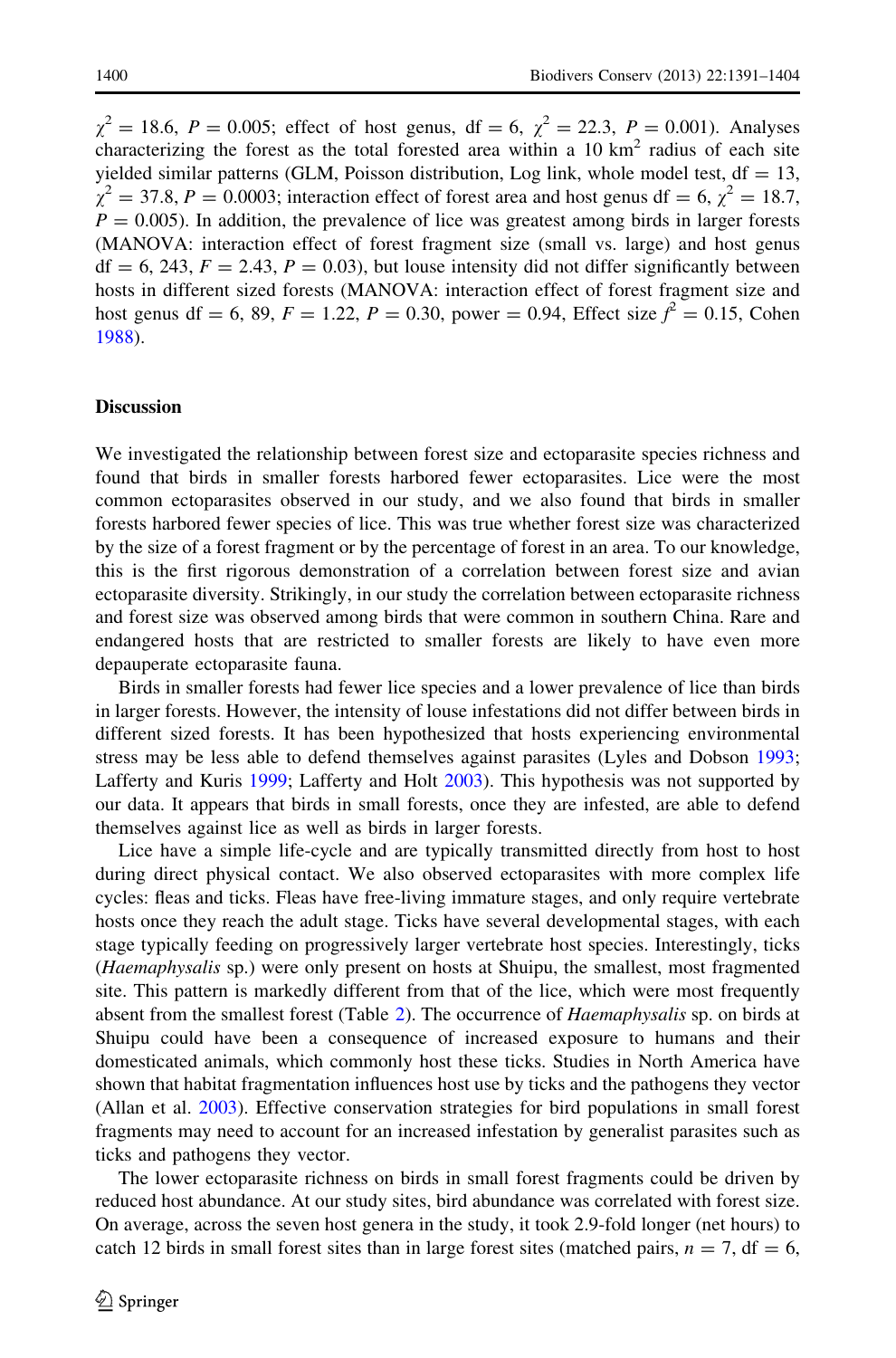$t = -2.4$ ,  $P = 0.05$ ). Historically, birds in these areas were probably more abundant and the increased contact between host individuals could have lead to more widely distributed parasites. However, no historical data exist on the parasite fauna of this region; thus, it is impossible to determine if the absence of parasites in this study is due to geographic specificity or local extinction. Our data are consistent with the possibility of local extinction and the claim that parasite extinctions are an under-represented aspect of lost biodiversity (Koh et al. [2004](#page-12-0); Dunn et al. [2009](#page-11-0); Moir et al. [2010\)](#page-12-0). Not only do parasites face co-extinction with their hosts, some parasites may face extinction on small host populations of common species. Management strategies that lead to the conservation of minimal host populations may not be large enough to conserve parasite diversity, especially for host-specific parasites. The conservation of parasite biodiversity may require strategic preservation of habitat fragments that are sufficiently large to maintain parasite populations, not just host populations.

Re-colonization of host populations in forest fragments may be difficult. In our study, two of the seven host genera compared among sites are migratory (*Emberiza* and *Phyl*loscopus; Peterson et al. [2008](#page-12-0)). Despite its migratory nature, however, Phylloscopus still had reduced ectoparasite species richness in small forests. This suggests that opportunities for parasite transmission during host migration may not be sufficient for parasite recolonization in this system (but see Malenke et al. [2011\)](#page-12-0). Additional studies are needed to determine how factors such as host specificity, parasite transmission, and host movement either between forest gaps or across migratory routes can influence parasite recolonization.

The observed pattern between ectoparasite species richness and forest size is particularly striking, given that the maximum number of ectoparasite species detected on any host genus in this study was only five. This is likely an underestimate of the actual ectoparasite diversity on these birds for several reasons: rare parasites could have gone undetected, mobile parasites like fleas and flies may have left their hosts before they were removed from mist nets, and some suites of ectoparasites such as quill, skin, and feather mites were ignored because we could not quantify them accurately in the field. None of these issues bias the interpretation of the observed data because sampling methods were the same across host genera and field sites. In the future, however, studies investigating the relationship between forest size and additional parasite taxa would be informative. For example, mites are especially diverse; a single parrot species (*Aratinga holochlora*) is known to be infested by at least 25 species of feather mites, and probably hosts several species of skin mites, nest mites, quill mites, and nasal mites (Perez [1995,](#page-12-0) [1997](#page-12-0)). Studies incorporating a more diverse assemblage of parasites may be able to detect more subtle differences in the relationship between forest size and parasite diversity.

Our data suggest that the diversity of host specific ectoparasites may be a useful indicator of host diversity. Recent studies of marine and estuary systems show that parasite diversity reflects host diversity (Hechinger and Lafferty [2005](#page-11-0); Hechinger et al. [2007](#page-11-0), [2008;](#page-12-0) Lafferty et al. [2008\)](#page-12-0) and that parasites can be used as indicators of ecosystem health (Hudson et al. [2006](#page-12-0)). The parasites studied in these systems typically have complex life cycles that require several different host species. Population declines in the definitive hosts or any of the intermediate hosts could lead to a decrease in parasite richness in these systems. Consequently, parasites with complex life cycles may serve as general indicators of ecosystem health but they may not be useful as indicators of the size or health of any particular host species. On the other hand, ectoparasites like lice are highly host specific, permanent parasites that complete their entire life cycle on the body of a single host species. These ectoparasites may prove to be a powerful bioindicators of the status of host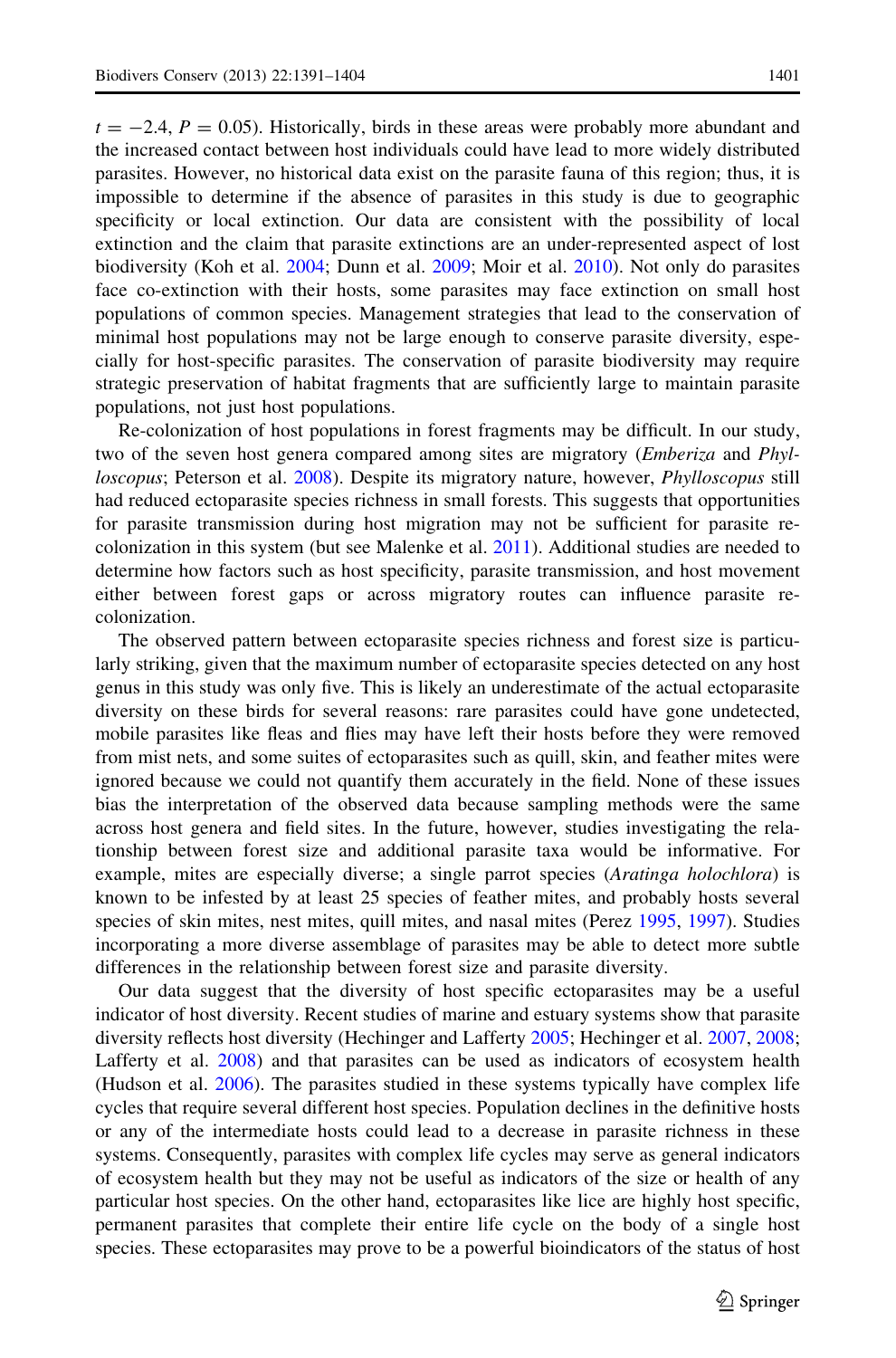<span id="page-11-0"></span>populations. Importantly, ectoparasites can be sampled easily without harming the host (Clayton and Drown 2001), and sampling ectoparasites can be more efficient than conducting time intensive surveys throughout a forest to directly quantify host population size (Ralph et al. [1995](#page-12-0); Rosenstock et al. [2002](#page-12-0)). The relative diversity of ectoparasite species among hosts in different habitats, or over time, should indicate the relative size of the host populations. Sharp declines in parasite species richness over time may forewarn wildlife managers of host population declines. In essence, fewer parasites on the ''canaries in the coal mine'' may portend a decline in host biodiversity.

Acknowledgments We thank B. W. Benz, R. L. Boyd, R. Brown, G. Chen, T. J. Davis, K. P. Johnson, B. Lim, R. Moyle, A. T. Peterson, A. Nyari and M. B. Robbins for various forms of assistance. We thank B. Newmark and C. Sekercioglu and an anonymous reviewer for helpful comments on the manuscript. We especially thank D. H. Clayton for his assistance in the field, and thoughtful comments on the manuscript. This work was supported by NSF DEB-0344430, DEB-0743491, DEB 1050706, and DEB 1050038.

## References

- Allan BF, Keesing F, Ostfeld RS (2003) Effects of habitat fragmentation on Lyme disease risk. Conserv Biol 17:267–272
- Altizer S, Nunn CL, Lindenfors P (2007) Do threatened hosts have fewer parasites? A comparative study in primates. J Anim Ecol 76:301–314
- Boyd RL, Nyari AS, Benz BW, Chen G (2008) Aves, province of Guizhou, China. Check List 4:107–114
- Chao A (1987) Estimating the population size for capture-recapture data with unequal catchability. Biometrics 43:783–791
- Clayton DH, Drown DM (2001) Critical evaluation of five methods for quantifying chewing lice (Insecta: Phthiraptera). J Parasitol 87:1291–1300
- Clayton DH, Tompkins DM (1994) Ectoparasite virulence is linked to mode of transmission. Proc Roy Soc Lond B 256:211–217
- Cohen J (1988) Statistical power analysis for the behavioral sciences, 2nd edn. Lawrence Erlbaum, New **Jersey**
- Colwell RK (2006) EstimateS: Statistical estimation of species richness and shared species from samples. V.8.2.0. [purl.oclc.org/estimates](http://purl.oclc.org/estimates)
- Colwell RK, Dunn RR, Harris NC (2012) Coextinction and extinction cascadees. Ann Rev Ecol Evol Syst 43:183–203
- Connor EF, Courtney AC, Yoder JM (2000) Individuals-area relationships: the relationship between animal population density and area. Ecol 81:734–748
- Dunn RR (2009) Coextinction: anecdotes, models and speculation. In: Tuvey ST (ed) Holocene extinctions. Oxford University Press, Oxford, pp 167–180
- Dunn RR, Harris NC, Colwell RK, Koh LP, Sodhi NS (2009) The sixth mass coextinction: are most endangered species parasites and mutualists? Proc Roy Soc Lond B 276:3037–3045
- Durden LA, Keirans JE (1996) HostParasite coextinction and the plight of tick conservation. Am Entomol 42:87–91
- ESRI, Inc.: Environmental Systems Research Institute (2009) ArcGIS: Geographic information software, version 9.3. Redlands, California
- Fair J, Paul E, Jones J (2010) Guidelines to the use of wild birds in research, 3rd edn. Ornithological Council, Washington, D.C.
- Harris NC, Dunn RR (2010) Using host associations to predict spatial patterns in the species richness of the parasites of North American carnivores. Ecol Lett 13:1411–1418
- Hastriter MW, Bush SE (2010) Notes and new records of Fleas (Insecta: Siphonaptera) from small mammals and birds collected in Southern China. Proc Entomol Soc Wash 112:214–228
- Hechinger RF, Lafferty KD (2005) Host diversity begets parasite diversity: bird final hosts and trematodes in snail intermediate hosts. Proc Roy Soc Lond B 272:1059–1066
- Hechinger RF, Lafferty KD, Huspeni TC, Brooks AJ, Kuris AM (2007) Can parasites be indicators of freeliving diversity? Relationships between species richness and the abundance of larval trematodes and of local benthos fishes. Oecologia 151:82–92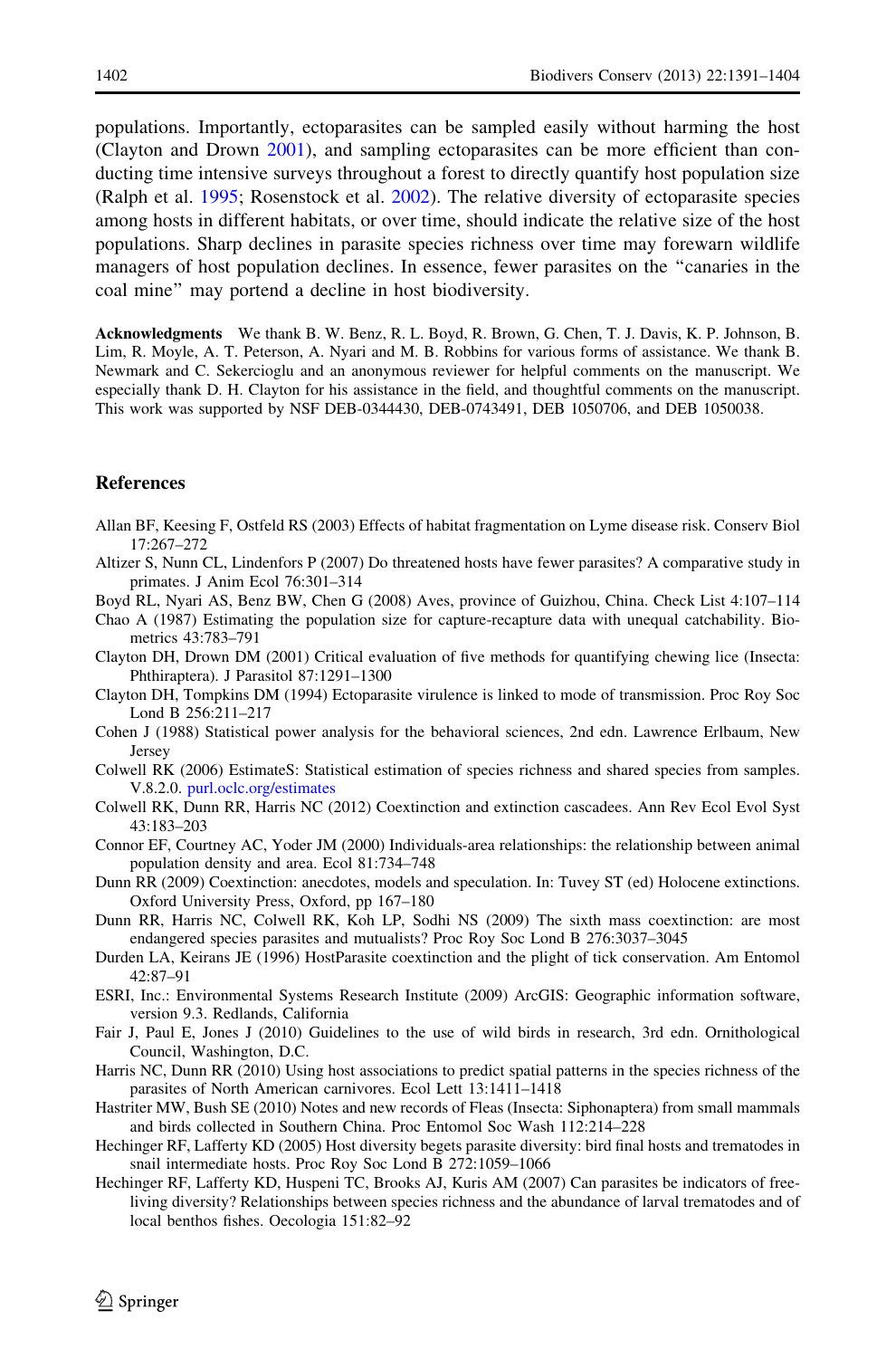- <span id="page-12-0"></span>Hechinger RF, Lafferty KD, Kuris AM (2008) Trematodes indicate animal biodiversity in the Chilean Intertidal and Lake Tanganyika. J Parasitol 94:966–968
- Hijmans RJ, Cameron S, Parra J (2005) WorldClim—global climate data. [http://www.worldclim.org.](http://www.worldclim.org) Accessed 8 July 2009
- Hong Y, He F, Wirth R, Melville D, Pan-ji Z, Xia-zhi W, Gui-fu W, Zhi-yong L (2003) Little-known Oriental bird: Courtois's Laughingthrush Garrulax galbanus courtoisi. Orient Bird Club Bull 38:35–40
- Hudson PJ, Dobson AP, Lafferty KD (2006) Is a healthy ecosystem one that is rich in parasites? Trends Ecol Evol 21:381–385
- IUCN: International Union for Conservation of Nature (2010) Garrulax courtoisi in IUCN (2010) IUCN red list of threatened species. Version 2010.3. [http://www.iucnredlist.org.](http://www.iucnredlist.org) Accessed 1 Oct 2012
- Koh LP, Dunn RR, Sodhi NS, Colwell RK, Proctor HC, Smith VS (2004) Species coextinctions and the biodiversity crisis. Science 305:1632–1634
- Kuris AM, Blaustein AR, Alio JJ (1980) Hosts as Islands. Am Nat 116:570–586
- Lafferty KD, Holt RD (2003) How should environmental stress affect the population dynamics of disease? Ecol Lett 6:654–664
- Lafferty KD, Kuris AM (1999) How environmental stress affects the impacts of parasites. Limnol Oceanogr 44:925–931
- Lafferty KD, Shaw JC, Kuris AM (2008) Reef fishes have higher parasite richness at unfished Palmyra Atoll compared to fished Kiritimati Island. EcoHealth 5:338–345
- Lampilla P, Mönkkönen M, Desrochers A (2005) Demographic responses by birds to forest fragmentation. Conserv Biol 19:1537–1546
- Lyles AM, Dobson AP (1993) Infectious disease and intensive management: population dynamics, threatened hosts, and their parasites. J Zoo Wildl Med 3:315–326
- MacKinnon J (1997) Protected areas systems review of the Indo-Malayan realm. Asian Bureau for Conservation, Canterbury
- Malenke JR, Newbold N, Clayton DH (2011) Condition-specific competition governs the geographic distribution and diversity of ectoparasites. Am Nat 177:522–534
- McGarigal K, Cushman SA, Neel MC, Ene E (2002) FRAGSTATS: Spatial pattern analysis program for categorical maps. [www.umass.edu/landeco/research/fragstats/fragstats.html](http://www.umass.edu/landeco/research/fragstats/fragstats.html). Accessed 6 Feb 2009
- Moir ML, Vesk PA, Brennan KEC, Keith DA, Hughes L, McCarthy MA (2010) Current constraints and future directions in estimating coextinction. Conserv Biol 24:682–690
- Myers N, Mittermeier RA, Mittermeier CG, da Fonesca GAB, Kent J (2000) Biodiversity hotspots for conservation priorities. Nature 403:853–858
- Olsson U, Alström P, Ericson PGP, Sundberg P (2005) Non-monophyletic taxa and cryptic species evidence from a molecular phylogeny of leaf-warblers (Phylloscopus, Aves). Mol Phylo Evol 36:261–276
- Pérez TM (1995) Seven species of Fainalges Gaud and Berla (Analgoidea, Xolalgidae) from Aratinga holochlora (Sclater) (Aves, Psittacidae). Zoo Scripta 24:203–223
- Pérez TM (1997) Eggs of feather mite congeners (Acarina: Pterolichidae, Xolalgidae) from different species of new world parrots (Aves, Psittaciformes). Int J Acarol 23:103–106
- Peterson AT, Bush SE, Spackman E, Swayne DE, Ip H (2008) Influenza A virus infections in land birds, People's Republic of China. Emerg Infect Dis 14:1644–1646
- Pimm SL, Raven P (2000) Extinction by numbers. Nature 403:843–845
- Poulin R, Morand S (2004) Parasite biodiversity. Smithsonian Institution Scholarly Press, Washington D.C.
- Price PW (1980) Evolutionary biology of parasites. Princeton University Press, Princeton
- Price RD, Hellenthal RA, Palma RL, Johnson KP, Clayton DH (2003) The chewing lice: world checklist and biological overview. Illinois Natural History Survey Special Publication 24, 501 pp
- Price RD, Arnold DC, Bush SE (2006) Five new species of *Myrsidea* (Phthiraptera: Menoponidae) from Asian Babblers (Passeriformes: Timaliidae). J Kansas Entomol Soc 79:369–377
- Ralph CJ, Sauer JR, Droege S (1995) Monitoring bird populations by point counts. U.S. Department of Agriculture, Forest Service, General Technical Report PSW-149
- Robbins MB, Peterson AT, Nyari AS, Chen G, Davis TJ (2006) Ornithological surveys of two reserves in Guangxi province, China, 2004–2005. Forktail 22:140–146
- Roberts MG et al (2001) Parasite community ecology and biodiversity. In: Hudson PJ, Rizzoli A, Grenfell BT, Heesterbeek H, Dobson AP (eds) The ecology of wildlife diseases. Oxford University Press, Oxford, pp 63–82
- Rolstad J (1991) Consequences of forest fragmentation for the dynamics of bird populations: conceptual issues and the evidence. Biol J Linn Soc 42:149–163
- Rosenstock SS, Anderson DR, Giesen KM, Leukering T, Carter MF (2002) Landbird counting techniques: current practices and an alternative. Auk 119:46–53